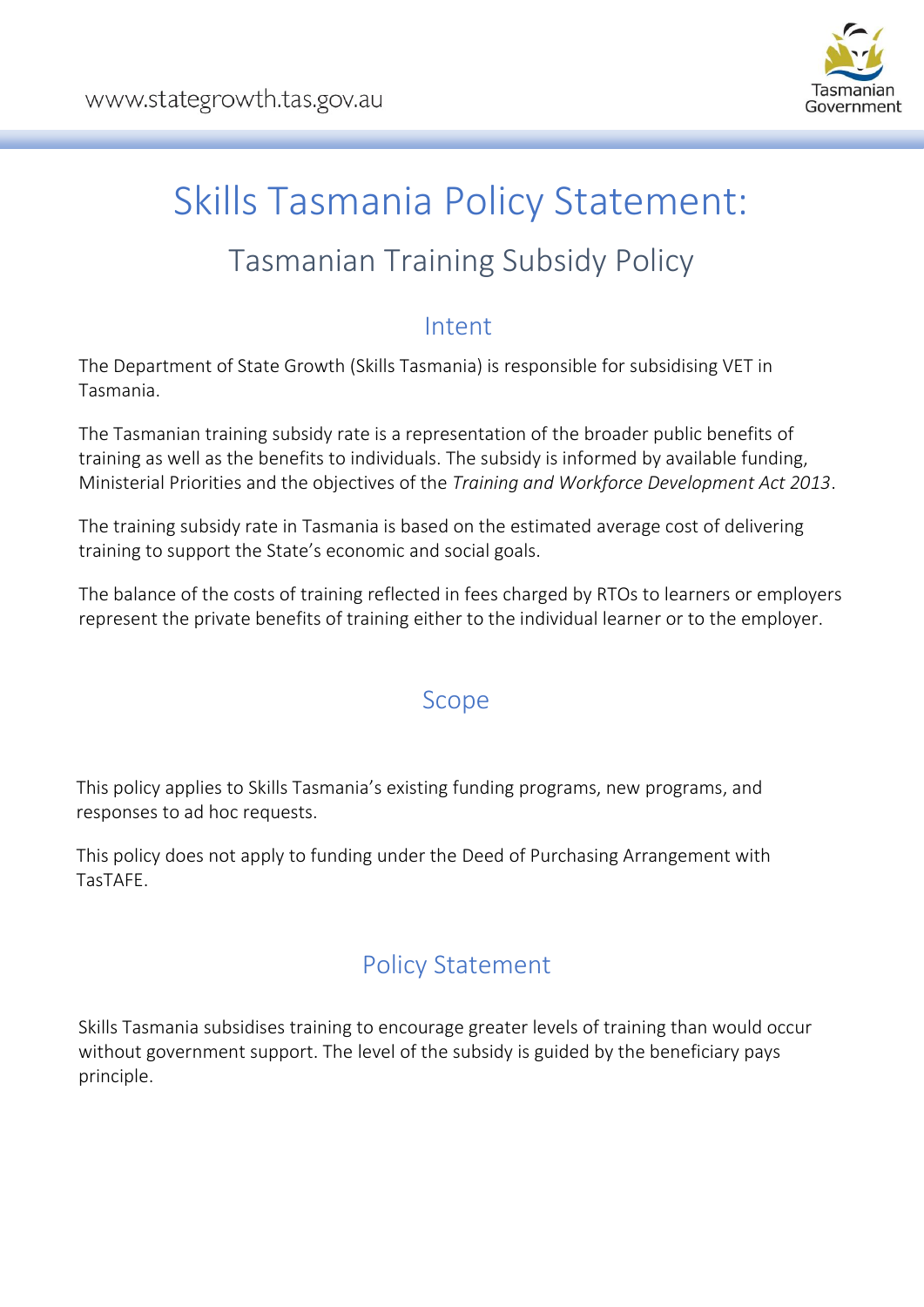## Implementation

Whenever possible, the efficient cost forms the basis of the subsidy offered by Skills Tasmania for training and assessment services in Tasmania. Where greater public value can be achieved through competitive programs, the efficient cost is used as a benchmarking tool to aide in the assessment process.

#### *Efficient Cost*

In 2018 Skills Tasmania engaged KPMG to determine the average cost per nominal hour to deliver training in Tasmania by private registered training organisations (RTOs). That study determined the cost per nominal hour to be \$7. The base cost of \$7 per nominal training hour is an average cost across all qualification types. A weighting is applied to adjust this figure to accommodate the range of high and low cost qualifications offered in Tasmania. These weightings have been developed by the National Centre for Vocational Education Research (NCVER) and depend on the qualification's Field of Education (FoED).

The total efficient cost of a qualification is calculated using the nationally agreed estimates for nominal hours of training delivery contained in the relevant qualification purchasing guide, as developed by the Victorian Government. The basic formula for deriving the total efficient cost of a qualification can be expressed as follows:

*Efficient Cost = \$7 \* FoED Weight \* Nominal Hours*

#### *Subsidy Level*

Public benefits are expected to be higher for lower level qualifications, such as Certificate I, II and III, which incorporate more generalist skills.

Currently, Skills Tasmania subsidises training and assessment costs at the rates outlined in the table below.

| <b>Australian Qualifications</b><br>Framework (AQF) level      | Tasmanian subsidy |
|----------------------------------------------------------------|-------------------|
| Certificate I and II                                           | 95%               |
| Certificate III                                                | 95%               |
| Certificate IV (delivered by an<br>apprenticeship/traineeship) | 95%               |
| Certificate IV                                                 | 75%               |
| Diploma                                                        | 65%               |
| <b>Advanced Diploma</b>                                        | 65%               |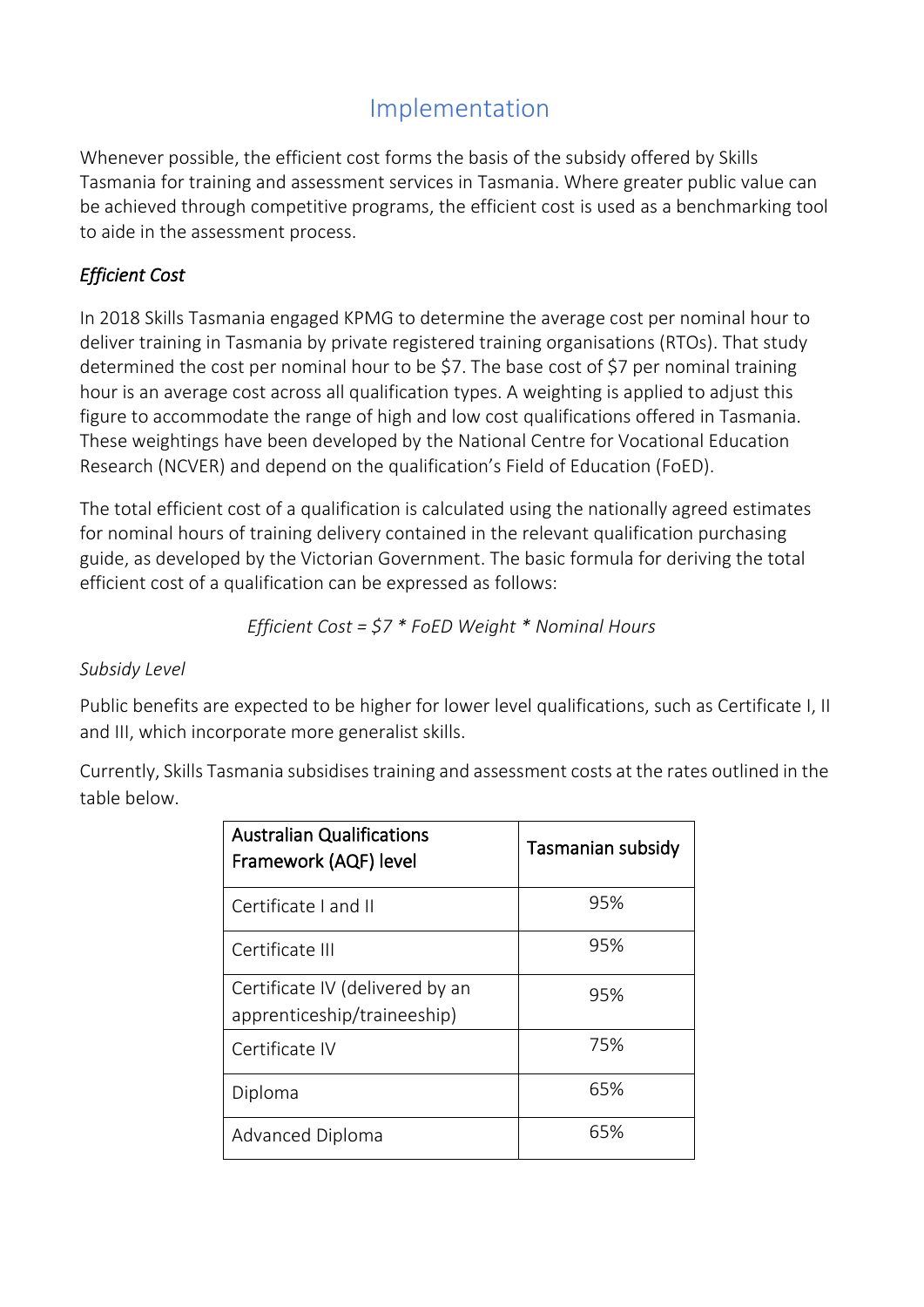#### *Implementation*

The efficient cost should be used to determine the subsidy paid by programs where Skills Tasmania sets the subsidy. For programs that are competitive, where applications are assessed with reference to each other, the efficient cost should be used as a benchmarking tool.

#### *Employer Contribution*

Where Skills Tasmania requires an employer contribution to the costs of employer demanded training, the subsidy rate increases as the capacity of the employer to fund the training decreases.

Skills Tasmania subsidises employer demanded training at the rates outlined in the table below, based on the size of employer:

| <b>Business Size</b>                                                         | subsidy<br>Tasmanian<br>(when<br>employer contribution required) |
|------------------------------------------------------------------------------|------------------------------------------------------------------|
| Government Business Enterprises, State Owned<br>Companies & Local Government | 40%                                                              |
| > 1000 FTEs                                                                  | 50%                                                              |
| 200-999 FTEs and<br>Not-for-profit organisations who have an FTE >1000       | 70%                                                              |
| 20-199 FTEs                                                                  | 80%                                                              |
| 1-19 staff FTEs                                                              | 90%                                                              |

#### *Implementation*

The subsidy applies to the estimated efficient cost or the full cost of training identified in the application for funding.

#### *Loadings*

Skills Tasmania recognises that the costs to deliver training for some learners can be higher than the efficient cost. To support equitable access to training and assessment services, Skills Tasmania pays loadings that are in addition to its training subsidy.

Where appropriate, Skills Tasmania pays loadings as follows:

| <b>Identified Cohort</b>                                   | <b>Additional Subsidy</b>                 |
|------------------------------------------------------------|-------------------------------------------|
| Long term unemployed (unemployed for 12 months or<br>more. | 30%                                       |
| Learners with a physical or learning disability            | Up to 100% for Certificate I              |
|                                                            | Up to 30% for Certificate II and<br>above |